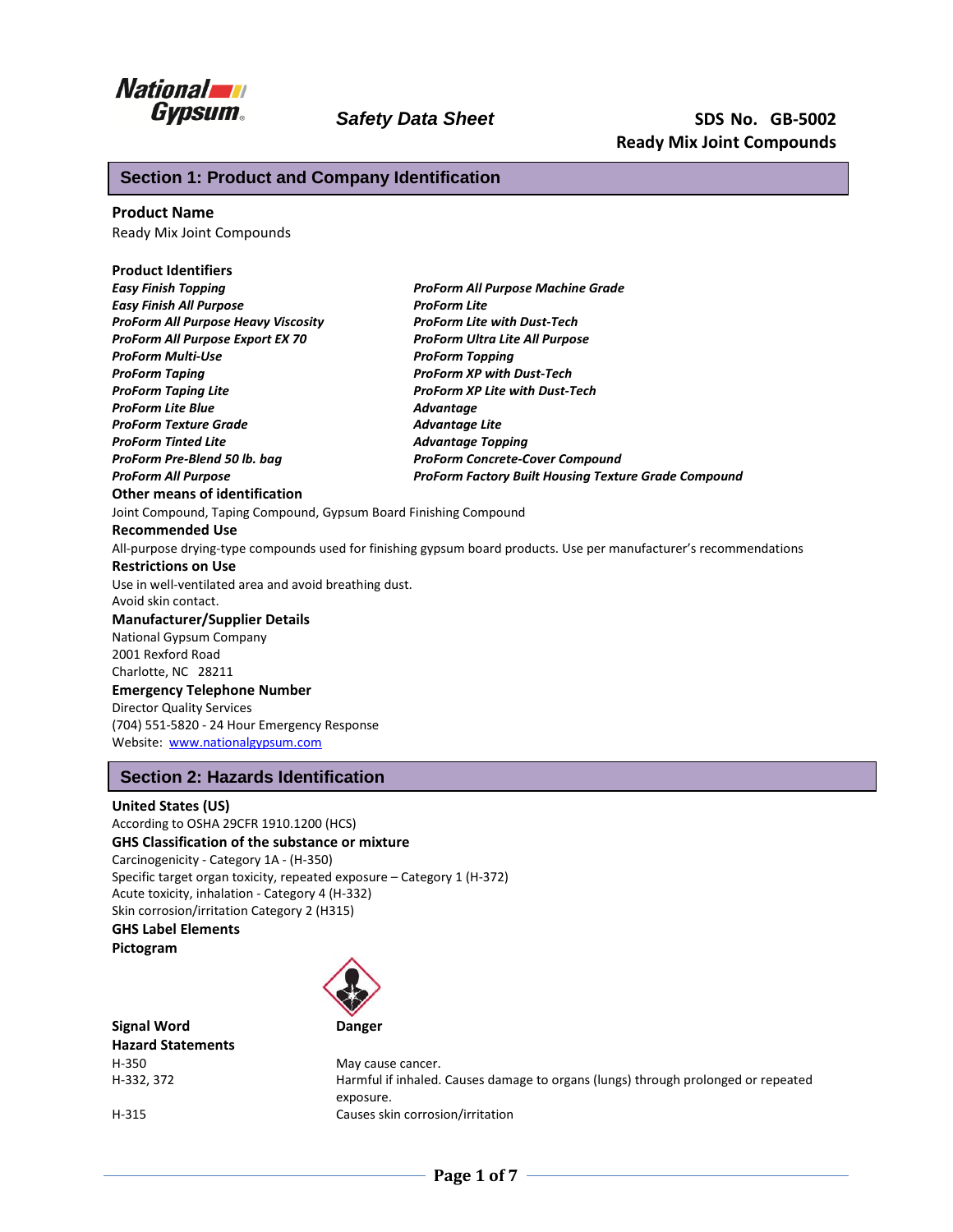# **Section 2: Hazards Identification (Continued)**

#### **Precautionary Statements**

#### **Prevention**

Obtain special instructions before use. Do not handle until all safety precautions have been read and understood.

Do not breathe dust.

Use personal protective equipment as required. (See Section 8)

Use engineering controls and wet methods to minimize dust.

### **Response**

If breathing is difficult, remove victim to fresh air and keep at rest in a position comfortable for breathing.

If on skin, wash with plenty of soap and water.

If in eyes, rinse cautiously with water for several minutes. Remove contact lenses, if present and easy to do. Continue rinsing. Get medical attention if exposed or concerned.

#### **Storage**

Store material in a cool, dry, ventilated area, away from excessive heat or sunlight.

#### **Disposal**

Dispose of material in accordance with federal, state, and local regulations

# **Section 3: Composition/Information on Ingredients**

| <b>Chemical Name</b>                          | Common name/<br>Synonym | <b>Identifiers</b><br><b>CAS Number</b> | % (weight) |
|-----------------------------------------------|-------------------------|-----------------------------------------|------------|
| Calcium Carbonate or                          |                         |                                         |            |
| Calcium/Magnesium                             | Limestone or            | 1317-65-3                               | < 50       |
| Carbonate                                     | Dolomite                | 16389-88-1                              |            |
| And may contain one or more of the following: |                         |                                         |            |
| Mixture-silicates and<br>aluminates           | Mica                    | 12001-26-2                              | < 10       |
| Hydrated magnesium<br>silicate                | Talc (non-asbestiform)  | 14807-96-6                              | 5          |
| Mixture-various metal<br>oxides               | Perlite                 | 93763-70-3                              | < 10       |
| magnesium aluminum<br>phyllosilicate          | <b>Attapulgite Clay</b> | 12174-11-7                              | 5          |
| Magnesium silicate                            | Sepiolite Clay          | 63800-37-3                              | 5          |
| Magnesium aluminum<br>phyllosilicate          | Smectite Clay           | 1302-78-9                               | < 5        |
| Polyvinyl Acetate Latex                       |                         | 9003-20-7                               | 5          |
| <b>Ethylene Vinyl Acetate</b><br>Latex        |                         | 24937-78-8                              | 5          |
| Vinyl Acetate/Acrylic<br>Copolymer            |                         | 108-05-4                                | < 5        |

All concentrations are in percent by weight unless ingredient is a gas.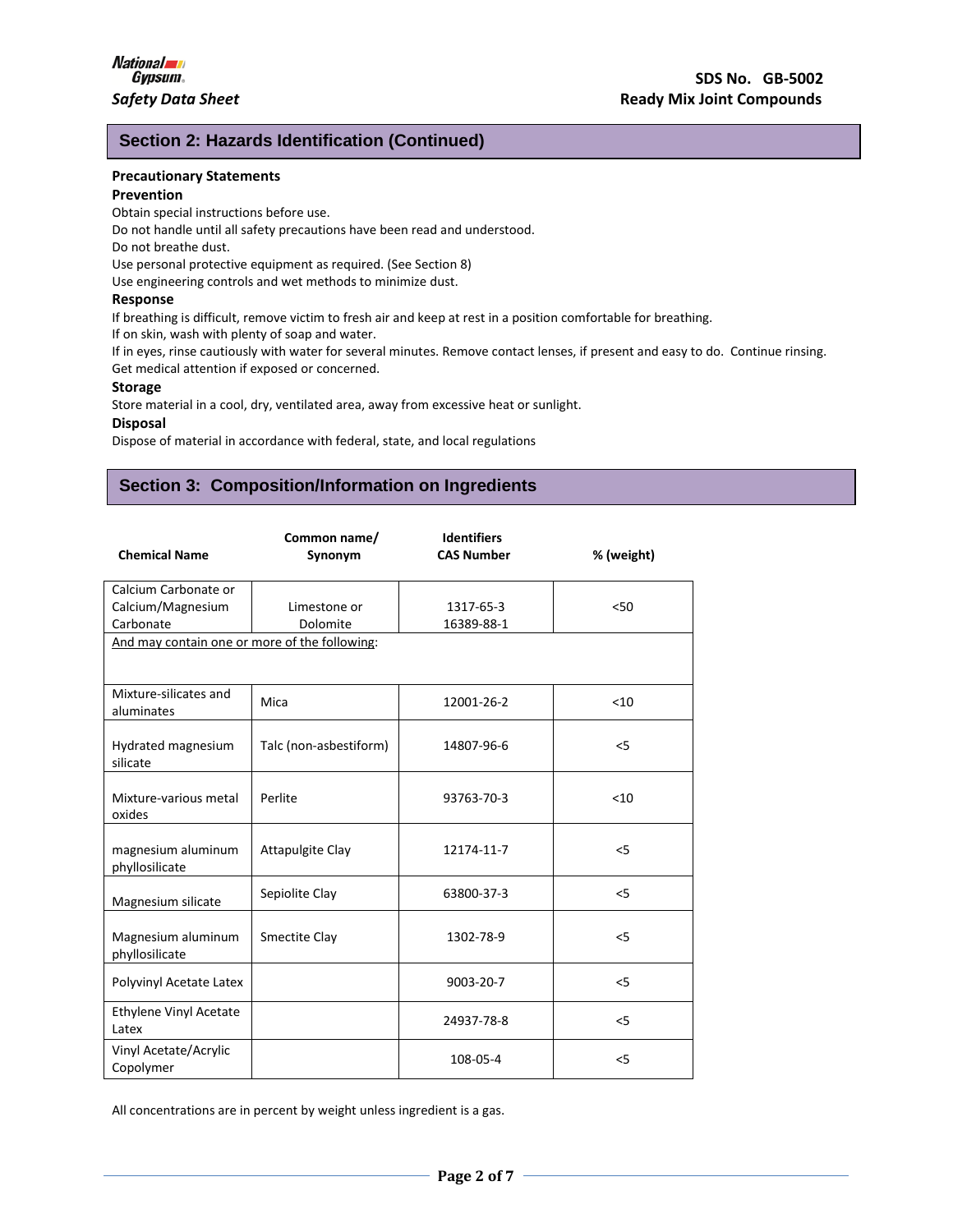

Raw materials in this product contain respirable crystalline silica as an impurity. The OSHA PEL respirable crystalline silica has been lowered to 0.05 mg/m3, effective June 23, 2016 with compliance dates of September 23, 2017 for construction and June 23, 2018 for general industry. Testing of this product and its constituents suggests that under normal conditions the expected use of this product will not result in exposure to respirable crystalline silica that exceeds the OSHA PEL. Because every jobsite is different, NGC cannot provide customers with any documentation that would exempt a customer from OSHA investigating the customer's jobsite for respirable silica. Actual exposures to respirable crystalline silica on a given jobsite must be determined by workplace hygiene testing.

# **Section 4: First-Aid Measures**

| <b>Inhalation</b><br>Eye contact | Remove exposed individual to fresh air immediately. If breathing difficulty persists, seek medical attention.<br>Do not rub or scratch eyes. Immediately flush eyes with water for 15 minutes.                                                                    |
|----------------------------------|-------------------------------------------------------------------------------------------------------------------------------------------------------------------------------------------------------------------------------------------------------------------|
|                                  | Remove contact lenses (if applicable). Seek medical attention if irritation persists.                                                                                                                                                                             |
| Skin contact                     | Flush and wash skin with soap and water. Utilize lotions to alleviate dryness if present. Seek medical<br>attention if irritation persists.                                                                                                                       |
| Ingestion                        | This product is not expected to be hazardous and no harmful effects are expected upon ingestion of small<br>amounts. Larger amounts may cause abdominal discomfort or possible obstruction of the digestive tract.<br>Seek medical attention if problems persist. |

#### **Medical Conditions aggravated by exposure**

Pre-existing upper respiratory and lung diseases such as, but not limited to, bronchitis, emphysema and asthma. Pre-existing skin diseases such as, but not limited to, rashes and dermatitis.

# **Section 5: Fire-Fighting Measures**

#### **Extinguishing Media**

Dry chemical, foam, water, or extinguishing media appropriate for surrounding fire. **Unusual Fire and Explosion Hazards**  Mixture poses no fire-related hazard. **Special hazards arising from the mixture** None known **Special Protective Equipment and Precautions for Firefighters** A SCBA is recommended to limit exposures to combustion products when fighting any fire.

# **Section 6: Accidental Release Measures**

#### **Personal precautions, protective equipment and emergency procedures**

No special precautions required.

General recommendations:

Wear appropriate Personal Protective Equipment. (See Section 8)

Maintain proper ventilation.

#### **Environmental precautions**

This product does not present an ecological hazard to the environment.

Dispose of in accordance with applicable federal, state, and local regulations.

#### **Methods and materials for containment and cleaning up**

Shovel or scoop spilled material back into container for use, if possible, or disposal.

Maintain proper ventilation to minimize dust.

Avoid washing material down drains. This material will eventually set and can cause clogs.

# **Section 7: Handling and Storage**

#### **Precautions for safe handling**

Avoid breathing vapors when opening container. Avoid breathing dust.

Minimize generation of dust.

Provide appropriate exhaust ventilation at places where dust is formed.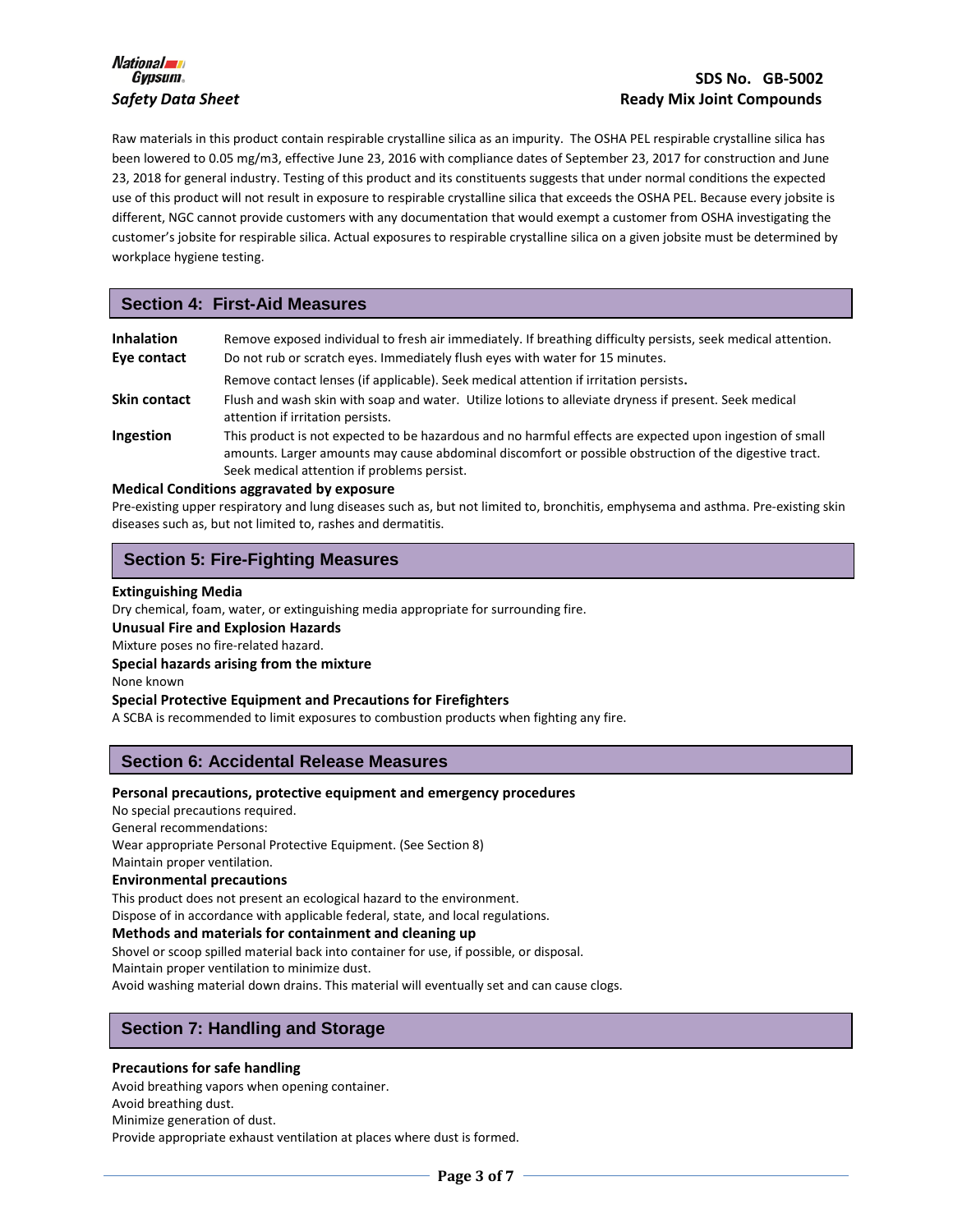

Avoid contact with eyes, skin and clothing. Wear recommended personal protective equipment when handling. (See Section 8) **Conditions for safe storage, including any incompatibilities** Store material in a cool, dry, ventilated area, away from excessive heat or sunlight. Keep from freezing to preserve usefulness. Keep containers closed when not in use. Avoid contact with strong acids.

# **Section 8: Exposure Controls/Personal Protection**

#### **Control Parameters**

|                                           | <b>Exposure Limits</b>                                             |                             |
|-------------------------------------------|--------------------------------------------------------------------|-----------------------------|
| Component                                 | <b>OSHA PEL</b><br>(mg/m3)                                         | <b>ACGIH TLV</b><br>(mg/m3) |
| Calcium Carbonate or Dolomite (limestone) | $15^{(T)}$<br>$5^{(R)}$                                            | $10^{(T)}$                  |
| Mica                                      | 20 mppcf                                                           | 3                           |
| Talc (non-asbestiform)                    | 20 mppcf                                                           | 2                           |
| Perlite                                   | $15^{(1)}$<br>$5^{(R)}$                                            | $10^{(T)}$                  |
| Attapulgite Clay                          | $15^{(T)}$<br>$5^{(R)}$                                            | $10^{(T)}$                  |
| Sepiolite Clay                            | $15^{(T)}$<br>$5^{(R)}$                                            | $10^{(T)}$                  |
| Smectite Clay                             | $15^{(T)}$<br>$5^{(R)}$                                            | $10^{(T)}$                  |
| Crystalline Silica <sup>1</sup>           | $[(10) / (%SiO2+2)]$ <sup>(R);</sup><br>$[(30) / (%SiO2+2)]^{(T)}$ | $0.025^{(R)}$               |
| Polyvinyl Acetate Latex                   | NE                                                                 | <b>NE</b>                   |
| Ethylene Vinyl Acetate Latex              | <b>NE</b>                                                          | <b>NE</b>                   |

1 – Present as an impurity in raw materials NE- None Established

T- Total Dust **Mppcf** – million particles per cubic foot **Mppcf** – million particles per cubic foot

R- Respirable Dust

#### **Exposure Controls**

#### **Appropriate Engineering Controls**

Work/Hygiene Practices: Utilize methods to minimize dust production. Use sanders equipped with vacuum capabilities whenever possible. Utilize a light water spray when feasible.

Ventilation: Provide local and general exhaust ventilation sufficient to maintain a dust level below the PEL/TLV.

#### **Personal Protective Equipment**

#### **Respiratory Protection**

A NIOSH approved particulate respirator is recommended in poorly ventilated areas or if the PEL/TLV is exceeded. OSHA's 29 CFR 1910.134 (Respiratory Protection Standard) must be followed whenever work conditions require respirator use.

#### **Eye Protection**

Safety glasses or goggles.

#### **Skin**

Gloves, protective clothing and/or barrier creams may be utilized if conditions warrant.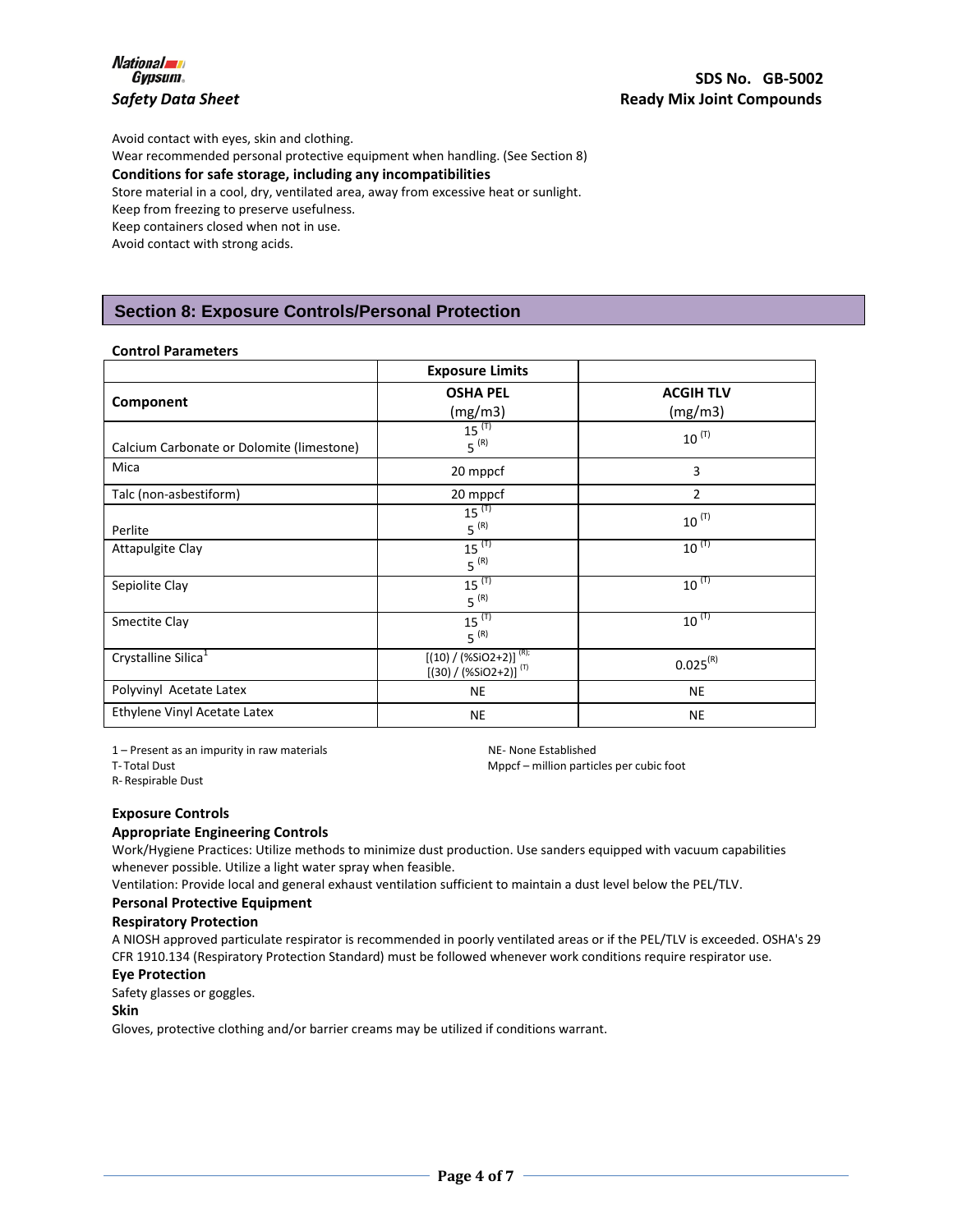# **Section 9: Physical and Chemical Properties**

- **(a) Appearance:** A white to gray paste
- **(b) Odor**: Mild latex initially, Low to none after opening
- **(c) Odor threshold:** Not available
- **(d) pH :** 7-9
- **(e) Melting point/freezing point:** Not Available
- **(f) Initial boiling point and boiling range:** Not Available
- **(g) Flash point:** Not available
- **(h) Evaporation rate:** Not available
- **(i) Flammability (solid, gas):** Not flammable
- **(j) Upper/lower flammability or explosive limits:** Not available
- **(k) Vapor pressure:** Not available
- **(l) Vapor density:** Not available
- **(m) Relative density:** ~1.0-1.8
- **(n) Solubility(ies):** slightly soluble in water
- **(o) Partition coefficient: n-octanol/water:** Not available
- **(p) Auto-ignition temperature**: Not available
- (q) Decomposition temperature: 825<sup>°</sup>C
- **(r) Viscosity:** Not available
- **(s) Volatile organic compound (VOC) content:** <2 g/l

# **Section 10: Stability and Reactivity**

- **(b) Chemical stability:** Stable in dry environments
- **(c) Possibility of hazardous reactions:** None known
- **(d) Conditions to avoid (e.g., static discharge, shock, or vibration):** None known
- **(e) Incompatible materials:** Strong acids
- **(f) Hazardous decomposition products:** None known. Above 825<sup>°</sup> C limestone (CaCO<sub>3</sub>) decomposes to calcium oxide (CaO) and carbon dioxide.( $CO<sub>2</sub>$ )

# **Section 11: Toxicological Information**

#### **Information on Toxicological effects**

#### **Information on likely routes of exposure**

| <b>Ingestion</b>  | Possible abdominal obstruction.                                                                |
|-------------------|------------------------------------------------------------------------------------------------|
| <b>Inhalation</b> | Dust may irritate respiratory system. Chronic exposure may result in lung disease. (See below) |
| Skin contact      | May cause irritation, rash, itching, or dermatitis.                                            |
| Eye contact       | Dust may cause mechanical irritation.                                                          |

#### **Symptoms related to the physical, chemical and toxicological characteristics**

Acute exposure to airborne dust concentrations in excess of the PEL/TLV may result in coughing, dyspnea, wheezing, and a burning irritation of the nose, throat, and upper respiratory tract, along with possible impaired pulmonary function. Chronic exposures may result in lung disease. (Silicosis and/or lung cancer)

#### **Toxicological data**

No toxicological data is available for this product. Toxicological information for components of this product listed below.

| Not available |
|---------------|
| Not available |
| Not available |
| Not available |
| Not available |
| Not available |
| Not available |
|               |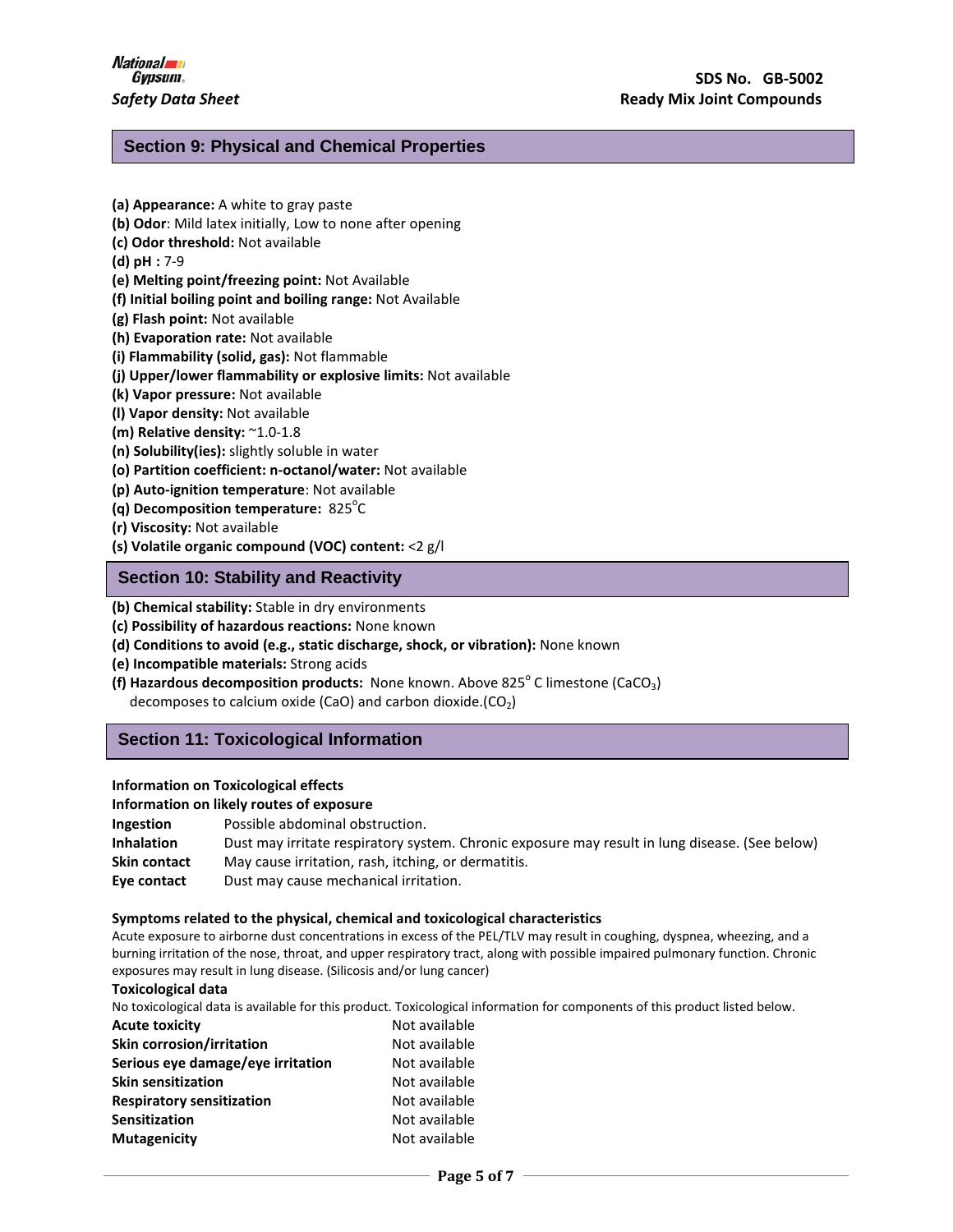# *Gypsum* **SDS No. GB-5002** *Safety Data Sheet* **Ready Mix Joint Compounds**

#### **Carcinogenicity Not available**

This product contains crystalline silica (quartz) as a naturally occurring impurity in some of the raw materials. The International Agency for Research on Cancer (IARC) classifies crystalline silica inhaled in the form of quartz or cristobalite from occupational sources as carcinogenic to humans, Group 1. The National Toxicology Program (NTP) classifies respirable crystalline silica as a substance which may be reasonably anticipated to be a carcinogen. OSHA does not regulate crystalline silica as a human carcinogen.

Some products may contain attapulgite clay. IARC classifies attapulgite (long fiber) carcinogenic to humans, Group 2B. Attapulgite is not classified as a carcinogen by NTP or OSHA.

Exposures to respirable crystalline silica are not expected during the recommended use of this product. However, actual levels must be determined by workplace Industrial Hygiene testing.

**Reproductive effects** Not available **Specific target organ toxicity – single exposure Not available Not available Aspiration toxicity Not available Not available** 

# **Section 12: Ecological Information**

**(a) Ecotoxicity (aquatic and terrestrial, where available):** This product does not present an ecological hazard to the environment.

**(b) Persistence and degradability:** Unknown

**(c) Bioaccumulative potential:** Limestone is a naturally occurring mineral. Biodegradation and/or

bioaccumulation potential is not applicable.

**(d) Mobility in soil:** Unknown

#### **(e) Other adverse effects (such as hazardous to the ozone layer):** None known

# **Section 13: Disposal Considerations**

This material is not considered a hazardous waste. Dispose of according to Local, State, Federal, and Provincial Environmental Regulations.

# **Section 14: Transport Information**

This product is not a DOT hazardous material Shipping Name: Same as product name ICAO/IATA/IMO: Not applicable

# **Section 15: Regulatory Information**

All ingredients are included on the TSCA inventory.

#### **Federal Regulations**

**SARA Title III:** Not listed under Sections 302, 304, and 313

**CERCLA:** Not listed

**RCRA**: Not listed

**OSHA**: Dust and potential respirable crystalline silica generated during product use may be hazardous.

#### **State Regulations**

California Prop 65: Respirable crystalline silica is known to the state of California to cause cancer. Industrial hygiene monitoring during recommended use of this product failed to identify any respirable crystalline silica.

#### **Canada WHMIS**

All components of this product are included in the Canadian Domestic Substances List (DSL). Crystalline silica: WHMIS Classification D2A

# **Section 16: Other Information**

**SDS Prepared by:** National Gypsum Company